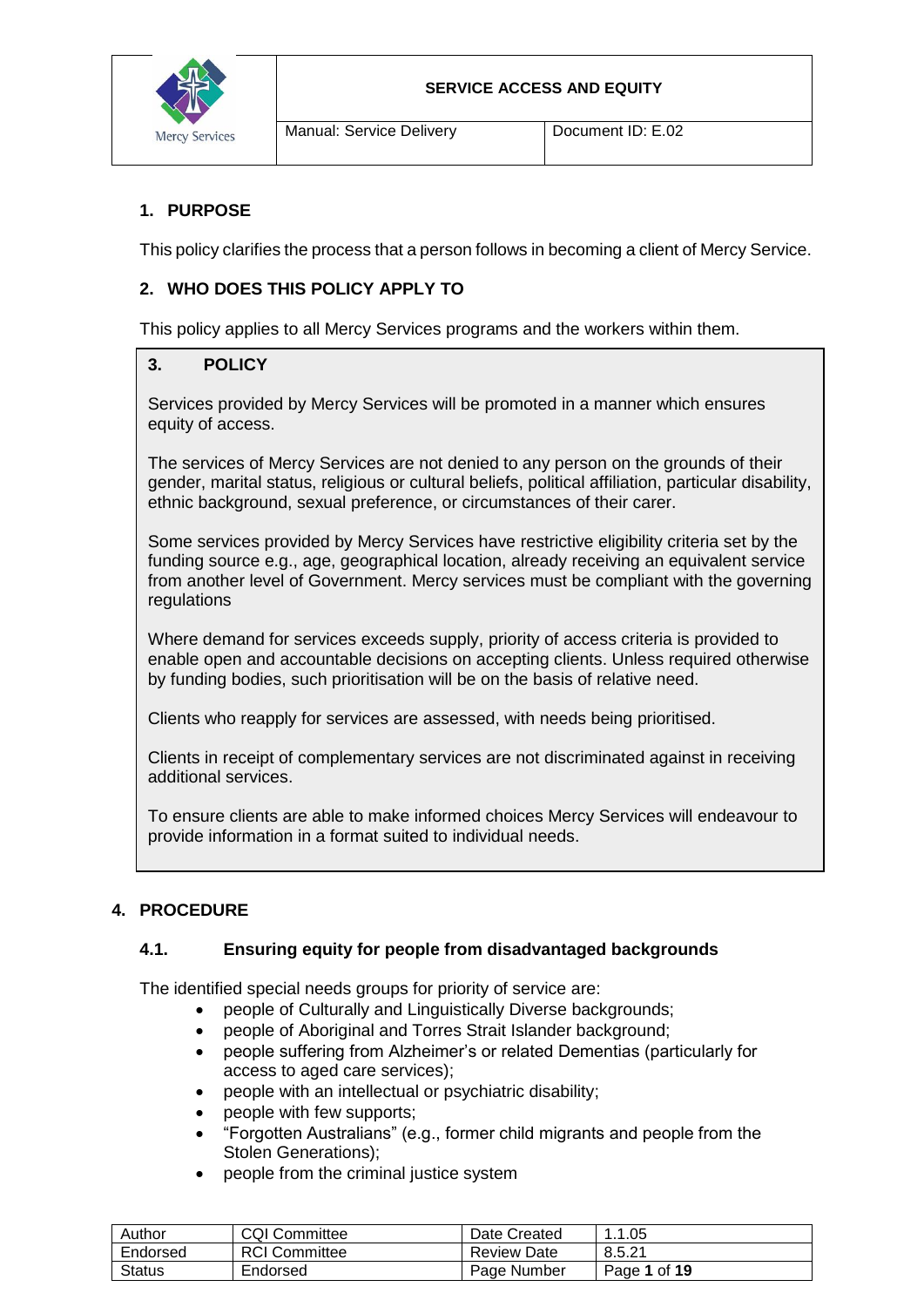



- people who are homeless or at risk of being homeless;
- people from the lesbian, gay, bisexual, transgender and intersex (LGBTI) community; and
- financially disadvantaged persons.

## **4.2 Eligibility requirements**

As Mercy Services is funded to provide a range of different programs, a person's eligibility must be assessed on the basis of their relationship to the unique entry criteria of each program.

# **a) RESIDENTIAL AGED CARE (Singleton)**

Residential aged care

## *Eligibility:*

- persons 65 years and over for non-Indigenous people, and 50 years and over for Aboriginal or Torres Strait Islander people; and
- be assessed by the Aged Care Assessment Team (ACAT) before being eligible;

## *Entry process:*

- Contact: ACAT or My Aged Care 1800 200 422 to be assessed as eligible;
- Director of Care (02) 6572 2499 can be contacted by either: (a) client/support person or (b) hospital discharge or other service provider; and
- Director of Care will complete the intake forms with the client if there is a suitable vacancy or will offer the option of being placed on a waiting list.

# *b)* **CONSUMER DIRECTED CARE PACKAGES**

## *Hours:*

Between 7:00am and 8:30pm as required Monday to Sunday (limited assistance outside these hours if required).

Office between 8:30am and 4:30pm as required Monday to Friday (limited assistance outside these hours if required). Out of office on call 7 days/week for support if required.

*Service provided:* This Australian Government funded program that provides supports to enable older people remain living in their home and participating in the community. The client chooses how their funds are spent. Some examples are listed below

- access to socialisation:
- personal assistance;
- laundry assistance/ironing;
- lawn mowing;
- light home maintenance:
- light housework;
- meal preparation/provision of meals;
- medication supervision;
- pet care;
- shopping;
- showering/bathing;
- in home respite
- equipment
- allied health assistance

| Author        | <b>CQI Committee</b> | Date Created       | 1.1.05       |
|---------------|----------------------|--------------------|--------------|
| Endorsed      | <b>RCI Committee</b> | <b>Review Date</b> | 8.5.21       |
| <b>Status</b> | Endorsed             | Page Number        | Page 2 of 19 |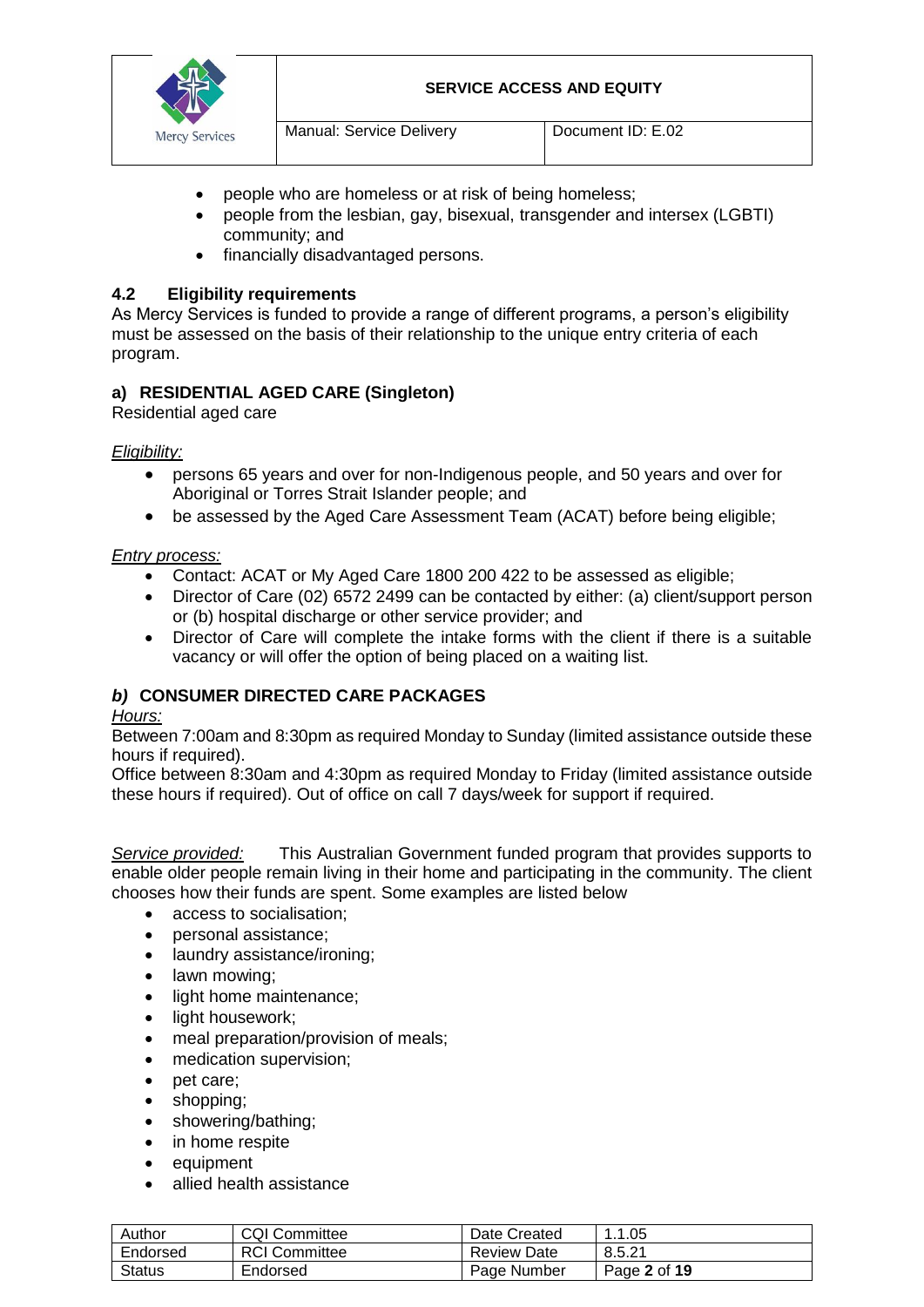

- transport to appointments (by arrangement); and/or
- many other options to maintain/improve the person's health and well-being.

### *Eligibility:*

- persons 65 years and over for non-Indigenous people, and 50 years and over for Aboriginal or Torres Strait Islander people; and
- Referral to MAC and be assessed by the Aged Care Assessment Team (ACAT) before being eligible for a package; and
- client living in the Newcastle or Western Lake Macquarie Local Government Areas (LGA).

#### *Entry process:*

- Contact: ACAT or My Aged Care (MAC Gateway) 1800 200 422 to be assessed as eligible.
- Once ACAT approved, the client is placed on national queue awaiting letter of assignment from MAC indicating the level of HCP assignment. In the interim alternative services referral codes are allocated,
- The clients may choose Mercy Services as a referral provider
- If vacancy exist, Coordinator then organised initial meeting with client

#### *c)* **COMMUNITY TRANSPORT** *(see Home Support Program below)*

#### **d) HOME SUPPORT PROGRAM**

A range of services funded by the Commonwealth Home Support Programme (CHSP) to provide entry-level home support for older people who need assistance to keep living independently at home and in their community. These services were previously known as Home and Community care (HACC).

#### *Hours:*

Office hours between 8:30am and 4:30pm Monday to Friday (limited assistance outside these hours if required).

Between 7:00am and 8:30pm as required Monday to Sunday (limited assistance outside these hours if required).

#### *Service provided:*

Detailed in table below

#### *Eligibility:*

- persons 65 years and over for non-Indigenous people, and 50 years and over for Aboriginal or Torres Strait Islander people; and
- be assessed as eligible by the Regional Assessment Services via My Aged Care Gateway portal; and
- clients living in Newcastle, East and West Lake Macquarie and Hunter Valley.

#### *Entry process:*

- Applicants must contact My Aged Care 1800 200 422 for a phone and/or in-home assessment.
- MAC Gateway will either:
	- o Refer to RAS (Regional Assessment Service) for CHSP services

| Author        | <b>CQI Committee</b> | Date Created | 1.05         |
|---------------|----------------------|--------------|--------------|
| Endorsed      | <b>RCI</b> Committee | Review Date  | 8.5.21       |
| <b>Status</b> | Endorsed             | Page Number  | Page 3 of 19 |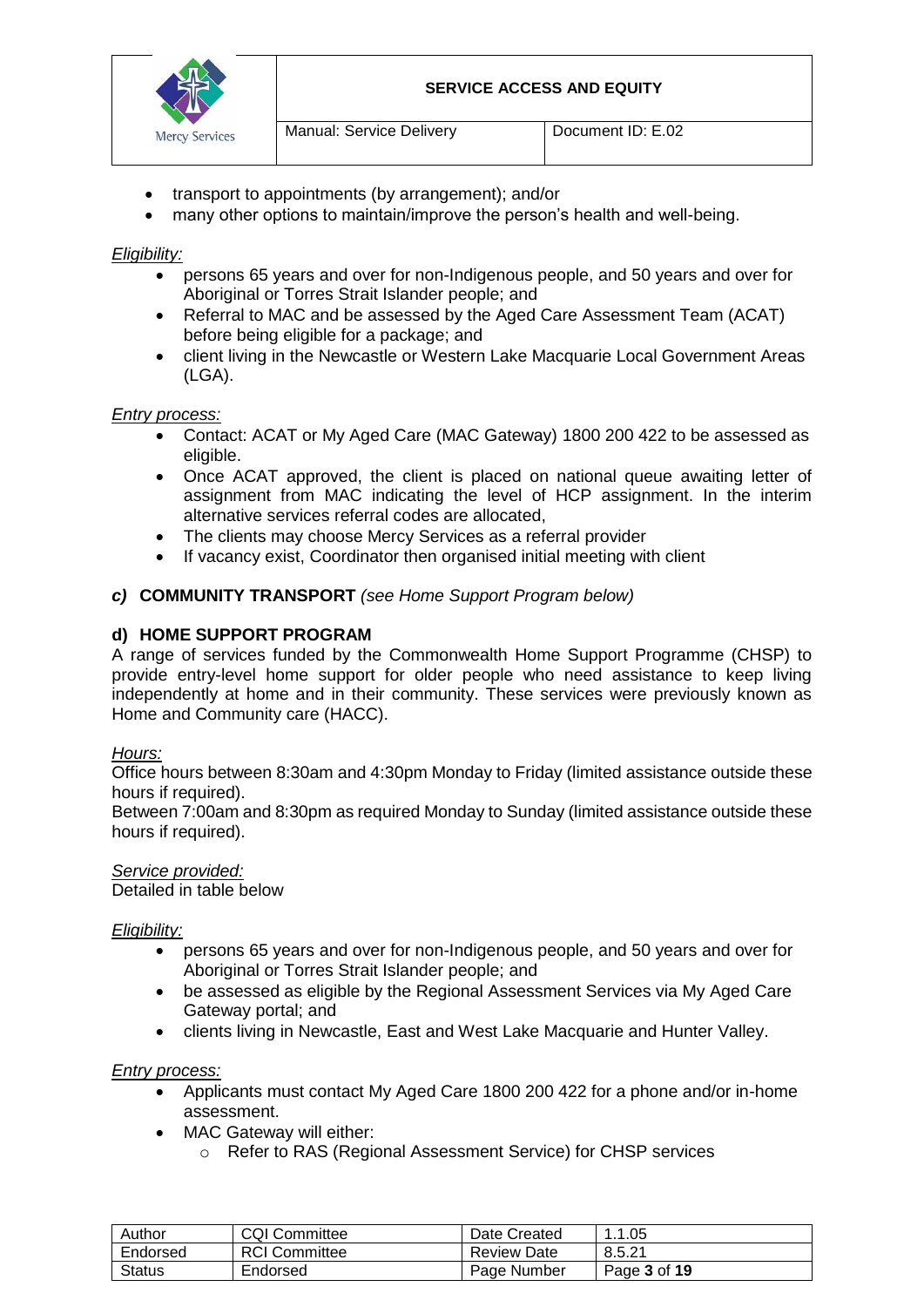

- o If a comprehensive assessment is required, for a referral to ACAT will be made for HCP
- If MAC approves application for CHSP services the client will be given referral codes and can choose their preferred provider.
- Within three days of the referral being sent, a Coordinator must either accept or reject the referral. If the referral is rejected the client or My Aged Care can approach other providers.
- Mercy Services has agreed to commence services within:
	- two calendar days after acceptance for high priority referrals;
	- five calendar days after acceptance for medium priority referrals;
	- ten calendar days after acceptance for low priority referrals.
	- The Coordinator will update the client's My Aged Care portal service delivery information within fourteen days after acceptance.

| Service type                 | Service sub-type                                                                                                         | <b>Details</b>                                                                                                                                                                                                                                                                                                                                                                                                                                                                                                                                                                                                                                                                                                                                                                                                                                                                                      |
|------------------------------|--------------------------------------------------------------------------------------------------------------------------|-----------------------------------------------------------------------------------------------------------------------------------------------------------------------------------------------------------------------------------------------------------------------------------------------------------------------------------------------------------------------------------------------------------------------------------------------------------------------------------------------------------------------------------------------------------------------------------------------------------------------------------------------------------------------------------------------------------------------------------------------------------------------------------------------------------------------------------------------------------------------------------------------------|
| Domestic<br>Assistance       | <b>General House</b><br>Cleaning<br>Unaccompanied<br>Shopping (delivered<br>to home)                                     | For people living in in the Newcastle and<br>East/West Lake Macquarie and Hunter LGAs.                                                                                                                                                                                                                                                                                                                                                                                                                                                                                                                                                                                                                                                                                                                                                                                                              |
| <b>Personal Care</b>         | <b>Assistance with Self-</b><br>Care<br>Assistance with<br><b>Client Self-</b><br>administration of<br><b>Medication</b> | Operating between 7:00am and 8.30pm -<br>seven days a week for people living in the<br>Newcastle and Lake Macquarie LGAs<br>providing personal care assistance with self-<br>care tasks (can involve the use of<br>lifters/hoists). Service types include:<br>Eating<br>$\checkmark$<br>$\checkmark$ Bathing<br>$\checkmark$ Toileting<br>$\checkmark$ Dressing/undressing<br>Grooming and hair care<br>$\checkmark$<br>$\checkmark$ Getting in and out of bed<br>$\checkmark$ Moving about the house<br>$\checkmark$ Assistance with prescribed exercises<br>Assistance with therapy programs<br>$\checkmark$<br>Operating between 7:00am and 8.00pm -<br>seven days a week (or as required) for<br>people living in the Newcastle and East/West<br>Lake Macquarie and Hunter LGAs providing<br>drop-in reminder and assistance with<br>medications (tablets must be in a<br>blister/Webster pack) |
| Social Support<br>Individual | Visiting<br>Telephone/Web<br>Contact                                                                                     | Operating weekdays 7:00am to 8:30pm with<br>caring volunteers assisting with the following:<br>$\checkmark$ Shopping with the client;<br>$\checkmark$ Individual transport to appointments;                                                                                                                                                                                                                                                                                                                                                                                                                                                                                                                                                                                                                                                                                                         |

| Author   | <b>CQI Committee</b> | Date Created       | 1.1.05       |
|----------|----------------------|--------------------|--------------|
| Endorsed | <b>RCI Committee</b> | <b>Review Date</b> | 8.5.21       |
| Status   | Endorsed             | Page Number        | Page 4 of 19 |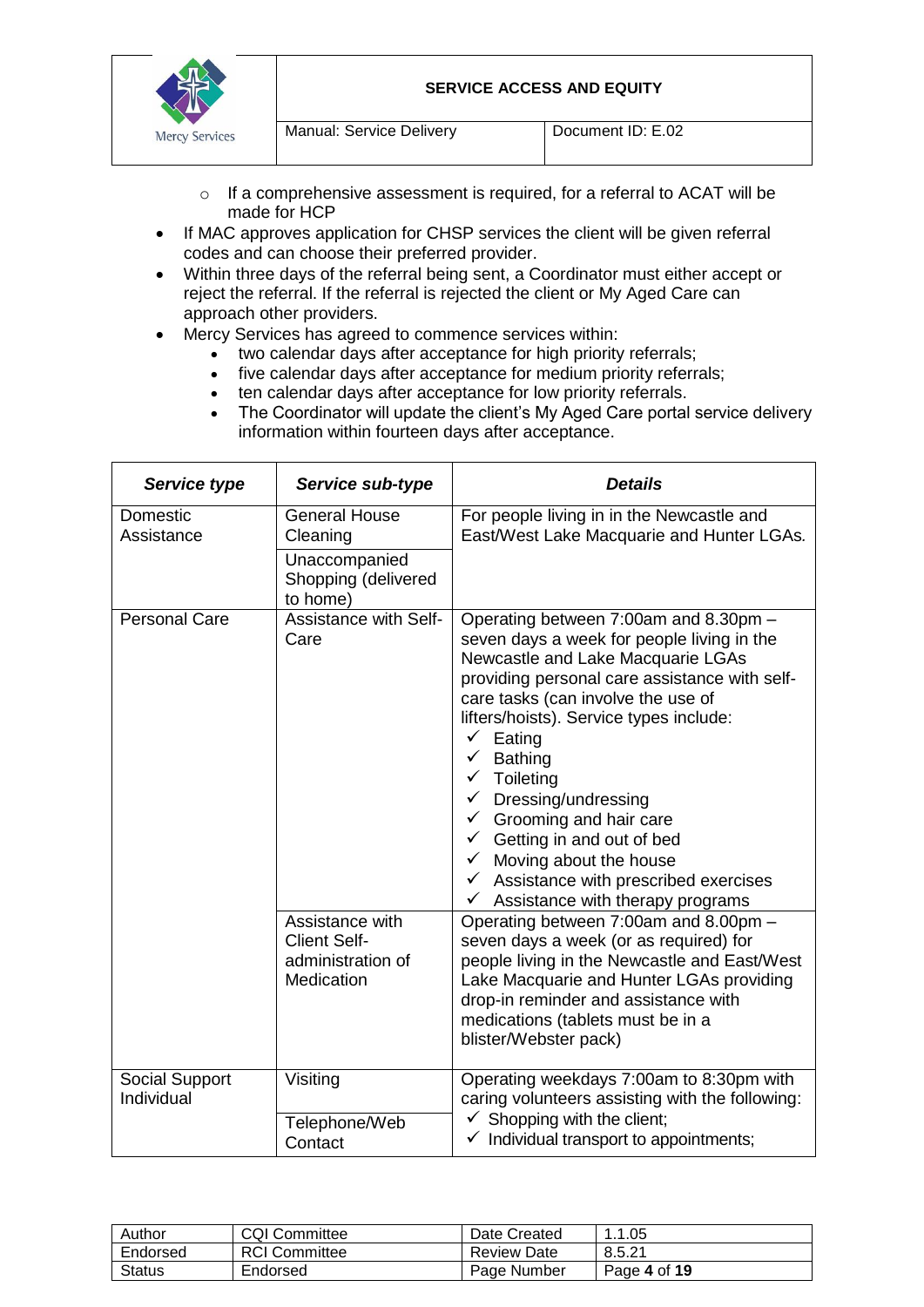

Manual: Service Delivery | Document ID: E.02

| Service type            | Service sub-type                                                  | <b>Details</b>                                                                                                                                                                                                                                                                                                                                                                                                                                                                                                                                                                                                                                                                                                      |
|-------------------------|-------------------------------------------------------------------|---------------------------------------------------------------------------------------------------------------------------------------------------------------------------------------------------------------------------------------------------------------------------------------------------------------------------------------------------------------------------------------------------------------------------------------------------------------------------------------------------------------------------------------------------------------------------------------------------------------------------------------------------------------------------------------------------------------------|
|                         | Accompanied<br>Activities, e.g.<br>Shopping                       | $\checkmark$ Home visits and telephone calls;<br>$\checkmark$ In-home respite care;<br>$\checkmark$ Information and referral;<br>$\checkmark$ Completing forms, bills, banking, etc.;<br>$\checkmark$ Advocacy; and<br>$\checkmark$ Pet care.<br>Newcastle and East/West Lake Macquarie                                                                                                                                                                                                                                                                                                                                                                                                                             |
|                         |                                                                   | and Hunter LGAs                                                                                                                                                                                                                                                                                                                                                                                                                                                                                                                                                                                                                                                                                                     |
| Social Support<br>Group |                                                                   | Group activities at our centres and at<br>community venues are provided to clients at:<br><b>Tighes Hill</b><br><b>West Wallsend</b>                                                                                                                                                                                                                                                                                                                                                                                                                                                                                                                                                                                |
|                         |                                                                   | Newcastle Elderly Citizen's Centre                                                                                                                                                                                                                                                                                                                                                                                                                                                                                                                                                                                                                                                                                  |
| Home Maintenance        | Minor Home<br>Maintenance and<br>Repairs<br>Garden<br>Maintenance | A Monday to Friday 8:00 to 4pm service for<br>people living in Newcastle and East/West<br>Lake Macquarie and Hunter LGAs<br>Regular lawn mowing (generally every<br>✓<br>two weeks between October-March and<br>every three or four weeks between April-<br>September)<br>$\checkmark$ Light pruning to make area safe<br>$\checkmark$ One-off rubbish removal/yard clean-up<br>Changing light globes and tap washers<br>✓<br>$\checkmark$ Repairs to doors, gates, steps etc.<br>$\checkmark$<br>Contracting with electricians, plumbers<br>etc. to complete work that requires a<br>licensed tradesperson.                                                                                                        |
| Nursing                 |                                                                   | Covers Newcastle and East/West Lake<br>Macquarie and Hunter LGAs between<br>8:00am and 4:30pm Monday to Friday<br>(excluding Public Holidays) - arrangements<br>may be made to provide a service outside<br>normal operating hours if there is a<br>compelling need and resources are available.<br>$\checkmark$ initial assessment of clients and carer<br>needs;<br>$\checkmark$ referral to other community services;<br>$\checkmark$ ongoing assessment and nursing<br>management;<br>$\checkmark$ wound assessment and<br>management;<br>$\checkmark$ basic foot care;<br>$\checkmark$ continence management;<br>$\checkmark$ monitoring of blood sugar levels;<br>$\checkmark$ administration of insulin; and |

| Author   | <b>CQI Committee</b> | Date Created       | .1.05        |
|----------|----------------------|--------------------|--------------|
| Endorsed | <b>RCI Committee</b> | <b>Review Date</b> | 8.5.21       |
| Status   | Endorsed             | Page Number        | Page 5 of 19 |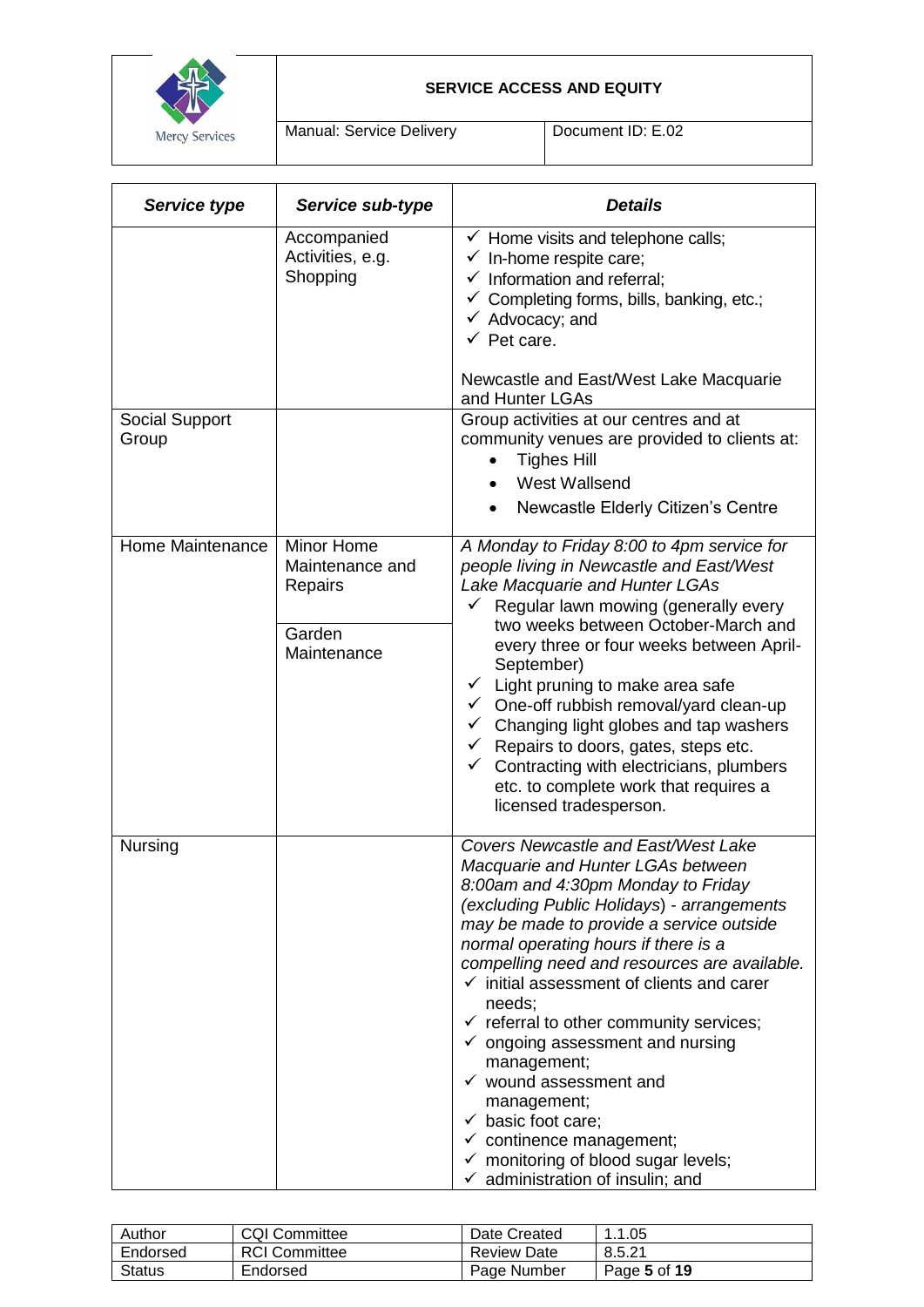

Manual: Service Delivery | Document ID: E.02

| Service type            | Service sub-type                                                                            | <b>Details</b>                                                                                                                                                                                                                                                                                                                                                                                                                                                                                                                                                                                                                                                                                                                                                                                                                                                                                                                                       |
|-------------------------|---------------------------------------------------------------------------------------------|------------------------------------------------------------------------------------------------------------------------------------------------------------------------------------------------------------------------------------------------------------------------------------------------------------------------------------------------------------------------------------------------------------------------------------------------------------------------------------------------------------------------------------------------------------------------------------------------------------------------------------------------------------------------------------------------------------------------------------------------------------------------------------------------------------------------------------------------------------------------------------------------------------------------------------------------------|
|                         |                                                                                             | organising and education regrading<br>medication.<br><b>Referrals to Community Nursing may</b><br>also come from Hunter New England<br>Health.                                                                                                                                                                                                                                                                                                                                                                                                                                                                                                                                                                                                                                                                                                                                                                                                       |
| <b>Meals</b>            | At Home                                                                                     | A frozen meal home delivery service is<br>available to people living the areas around<br>Newcastle and East/West Lake Macquarie and<br><b>Hunter LGAs</b>                                                                                                                                                                                                                                                                                                                                                                                                                                                                                                                                                                                                                                                                                                                                                                                            |
|                         | At Centre                                                                                   | A main midday meal and dessert are freshly<br>made and if notified we can accommodate<br>cultural, nutritional, and other individual needs.<br>Meals are provided at:<br>Newcastle Elderly Citizen's Centre<br>West Wallsend                                                                                                                                                                                                                                                                                                                                                                                                                                                                                                                                                                                                                                                                                                                         |
| Transport               | Direct (driver is<br>volunteer or worker)<br>Indirect (through<br>vouchers or<br>subsidies) | For people living in Newcastle and Lake<br>Macquarie LGAs. Transport operates<br>between 7:00am and 4.30pm Monday to<br>Friday (excluding Public Holidays). Some<br>group social transport is provided on some<br>Saturdays. Phone booking hours are from<br>8:30am to 4:30pm. Providing transport by bus<br>or by car, taxis depending on the type of<br>transport required, with some vehicles being<br>wheelchair accessible. Services also extend<br>to persons who have limited or no access to<br>private transport and they have difficulties in<br>accessing mainstream transport systems.<br>Transport provided to/from:<br>$\checkmark$ Doctors, specialist appointments<br><b>Medical treatments</b><br><b>Hospital visits</b><br>$\checkmark$ Physiotherapy<br>$\checkmark$ Group social outings<br>$\checkmark$ Podiatry<br>$\checkmark$ Group shopping<br>$\checkmark$ Other destinations chosen by the client for<br>social inclusion |
| <b>Flexible Respite</b> | In-home Day<br>Respite                                                                      | Newcastle and East/West Lake Macquarie<br>and Hunter LGAs                                                                                                                                                                                                                                                                                                                                                                                                                                                                                                                                                                                                                                                                                                                                                                                                                                                                                            |
|                         | <b>Community Access -</b><br>Individual respite                                             |                                                                                                                                                                                                                                                                                                                                                                                                                                                                                                                                                                                                                                                                                                                                                                                                                                                                                                                                                      |

| Author   | <b>COI Committee</b> | Date Created       | . 1.05. ،<br>$\overline{ }$ |
|----------|----------------------|--------------------|-----------------------------|
| Endorsed | <b>RCI</b> Committee | <b>Review Date</b> | 8.5.21                      |
| Status   | Endorsed             | Page Number        | Page 6 of 19                |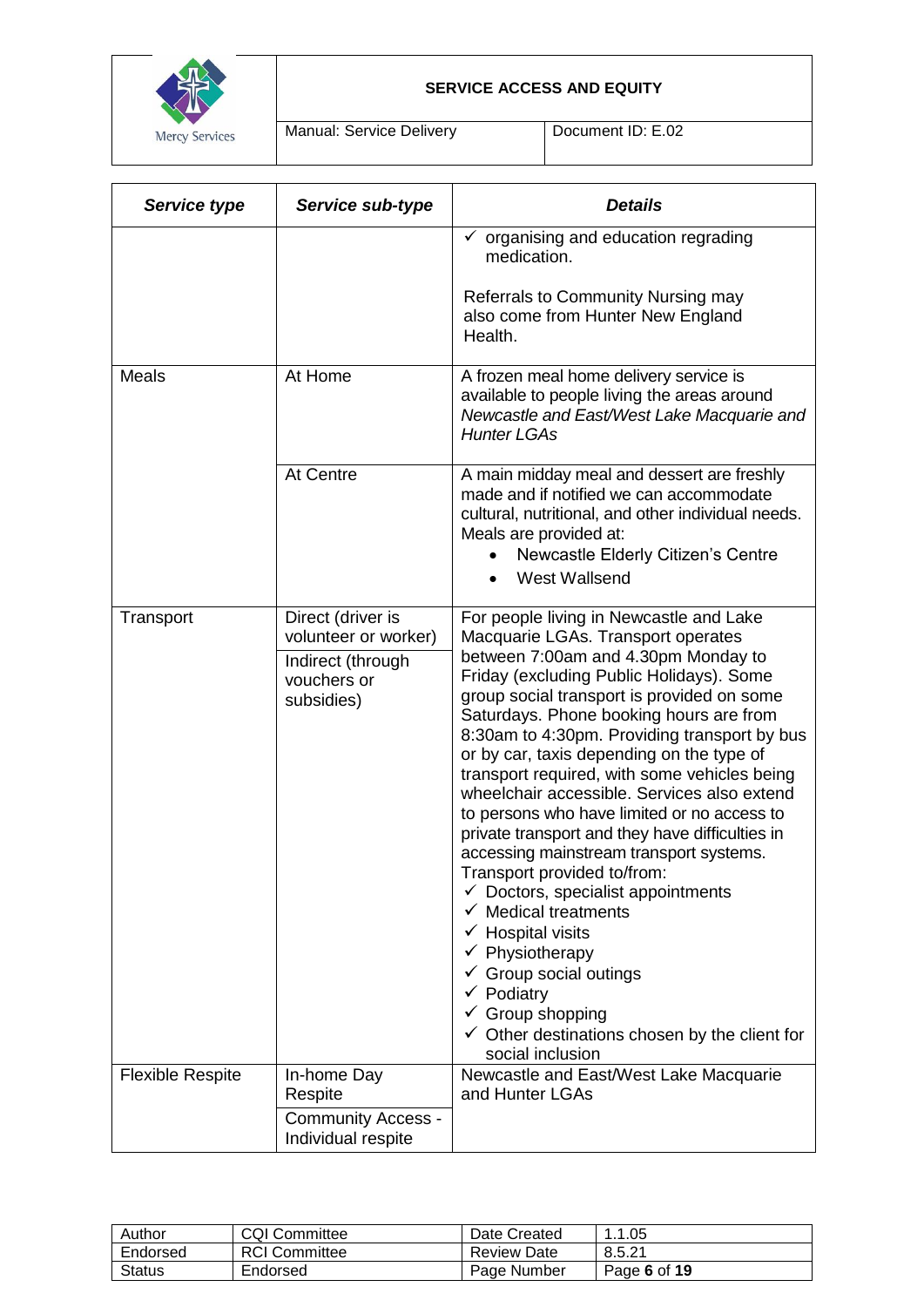

Manual: Service Delivery **Document ID: E.02** 

| Service type            | Service sub-type                   | <b>Details</b>                                                                                                                                                                                                                                                                                                                                |
|-------------------------|------------------------------------|-----------------------------------------------------------------------------------------------------------------------------------------------------------------------------------------------------------------------------------------------------------------------------------------------------------------------------------------------|
| Centre-based<br>Respite | Centre Based Day<br>Respite        | Providing a wide variety of physical and social<br>activities which cater for the individual needs<br>of our clients. This service also includes:<br>$\checkmark$ meal provided at Centre based activities;<br>and<br>$\checkmark$ assistance with transport to activities may<br>be available for people living within 5km of<br>the Centre. |
|                         |                                    | Tighes Hill Centre operates Monday,<br>Tuesday, Wednesday and Thursday from<br>10.00am until 2:30pm<br>West Wallsend Centre operates<br>operates Tuesday to Friday from 10.00 am<br>until 2:30 pm.                                                                                                                                            |
|                         | <b>Community Access -</b><br>Group | Both Tighes Hill and West Wallsend Day<br>Centre offer group community access<br>activities.                                                                                                                                                                                                                                                  |

# **e) NATIONAL DISABILITY INSURANCE SCHEME (NDIS)**

## *Hours:*

Between 8:30am and 5:00pm Monday to Friday (limited assistance outside these hours required).

## *Service provided:*

Detailed in table below

## *Eligibility:*

- Persons under 65 years; and
- Assessed as eligible by the National Disability Insurance Agency.

#### *Entry process:*

- Contact the NDIS: 1800 800 110 for an assessment, budget and service plan.
- Once approved for NDIS services the client can contact Mercy Services/other providers to find out if there is service capacity.
- If there is a vacancy a Coordinator will complete the intake forms with the client.

| <b>NDIS Cluster</b>                      | <b>NDIS Support Items</b>                             |
|------------------------------------------|-------------------------------------------------------|
| <b>Accommodation</b>                     | assistance with accommodation and tenancy obligations |
| /Tenancy assistance                      |                                                       |
| Assistance in                            | coordination of complex supports                      |
| coordinating or<br>managing life stages, | coordination of complex supports- higher intensity    |
| transitions and                          | life/transition planning                              |

| Author   | <b>CQI Committee</b> | Date Created       | . .1.05      |
|----------|----------------------|--------------------|--------------|
| Endorsed | <b>RCI</b> Committee | <b>Review Date</b> | 8.5.21       |
| Status   | Endorsed             | Page Number        | Page 7 of 19 |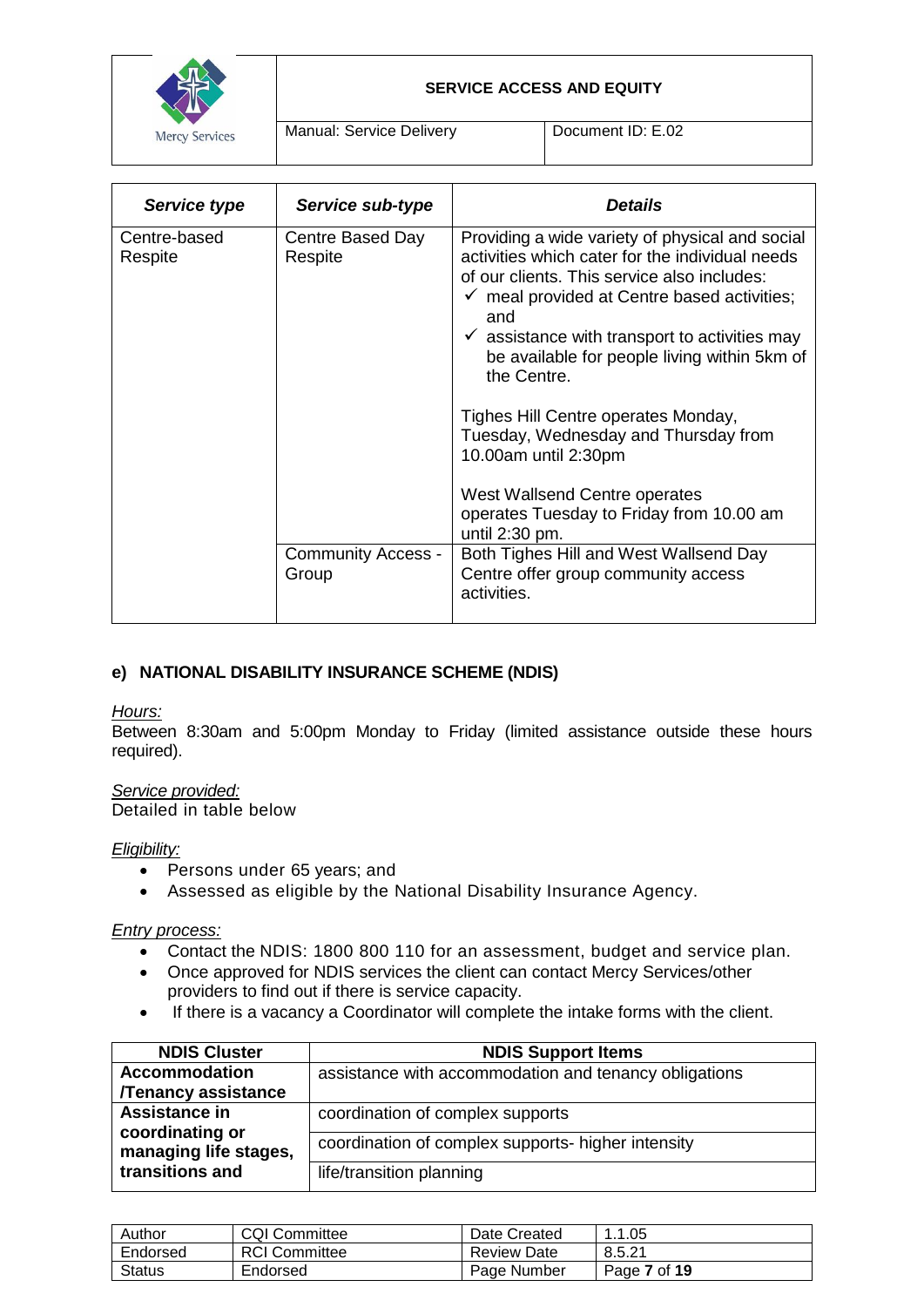

Manual: Service Delivery | Document ID: E.02

| <b>NDIS Cluster</b>                                      | <b>NDIS Support Items</b>                                                                                     |
|----------------------------------------------------------|---------------------------------------------------------------------------------------------------------------|
| supports                                                 | establishment of mentoring and peer support                                                                   |
|                                                          | assistance with decision making, daily planning, budgeting                                                    |
|                                                          | assistance to integrate into school or other educational program                                              |
|                                                          | specialised transport to school / educational facility /<br>employment/community                              |
| <b>Assistance with daily</b>                             | assistance in a shared living arrangement                                                                     |
| life tasks in a group or<br>shared living<br>arrangement | assistance with daily life tasks provided in residential aged care<br>facility                                |
| <b>Assistance with daily</b>                             | assistance with self-care activities                                                                          |
| personal activities                                      | overnight monitoring of self-care - off site or on-site on call<br>rate (incl. One hour assistance if needed) |
|                                                          | assistance with personal domestic activities                                                                  |
| <b>Assistance with</b><br>travel/transport               | specialised transport to school / educational facility /<br>employment/community                              |
| arrangements                                             | taxi and other transport fares beyond taxi subsidy taxi and other<br>transport fares beyond taxi subsidy      |
|                                                          | other transport fares                                                                                         |
| <b>Community nursing</b>                                 | enrolled nursing care                                                                                         |
| care for high care<br>needs                              | registered nursing care                                                                                       |
| <b>Development of daily</b>                              | parenting training relating to disability                                                                     |
| living and life skills                                   | group based training/skills development in daily personal<br>activities                                       |
|                                                          | group social skills development                                                                               |
|                                                          | individual social skills development                                                                          |
|                                                          | individual life and personal skills development                                                               |
|                                                          | numeracy, literacy, money/financial management skills<br>development                                          |
|                                                          | training for carers                                                                                           |
|                                                          | training in planning and plan management                                                                      |
|                                                          | general life skills development activities                                                                    |
| <b>Early intervention</b>                                | specialised individual early childhood interventions                                                          |
| supports for early<br>childhood                          | specialised individual therapy for children with Autism                                                       |
|                                                          | specialised group early childhood interventions                                                               |
| <b>Household tasks</b>                                   | assistance with the cost of preparation and delivery of meals                                                 |
|                                                          | house and/or yard maintenance                                                                                 |

| Author        | <b>CQI Committee</b> | Date Created       | 0.1.05<br>$\overline{\phantom{a}}$ |
|---------------|----------------------|--------------------|------------------------------------|
| Endorsed      | <b>RCI</b> Committee | <b>Review Date</b> | 8.5.21                             |
| <b>Status</b> | Endorsed             | Page Number        | Page 8 of 19                       |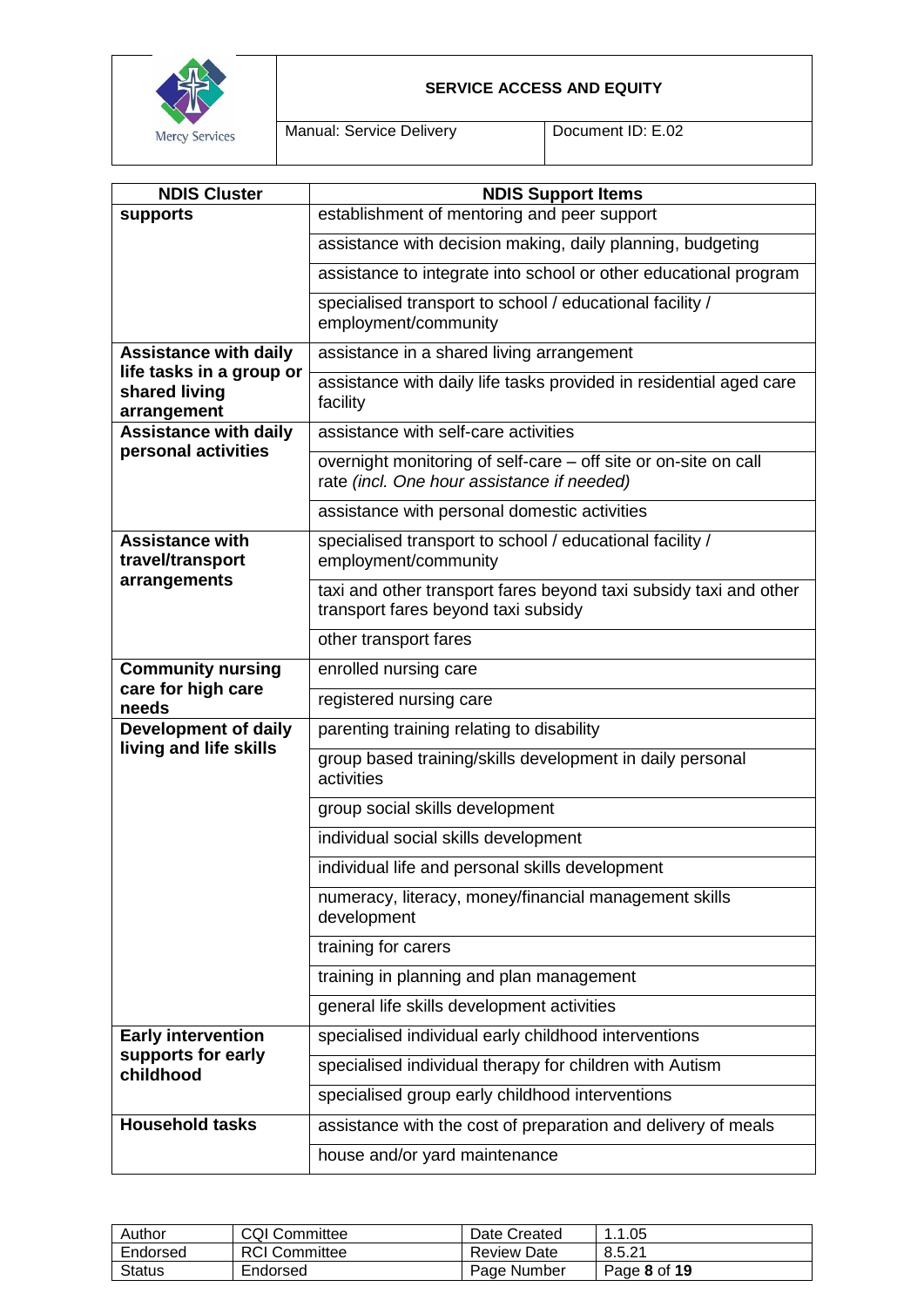

Manual: Service Delivery Document ID: E.02

| <b>NDIS Cluster</b>                       | <b>NDIS Support Items</b>                                                     |
|-------------------------------------------|-------------------------------------------------------------------------------|
|                                           | house cleaning and other household activities                                 |
|                                           | linen service                                                                 |
| <b>Participation in</b>                   | group based activities in a centre                                            |
| community, social and<br>civic activities | group based community, social and recreational activities                     |
|                                           | assistance to access community, social and recreational<br>activities         |
|                                           | development of skills for community, social and recreational<br>participation |
|                                           | community, social and recreational activity costs                             |
| <b>Therapeutic supports</b>               | counselling as part of a group                                                |
|                                           | counselling for an individual                                                 |
| <b>Training for</b>                       | public transport training and support                                         |
| independence in travel                    |                                                                               |
|                                           |                                                                               |
| and transport                             |                                                                               |
| <b>Other innovative</b>                   |                                                                               |
| supports                                  |                                                                               |

# **f) COMMUNITY CARE SUPPORT PROGRAM**

These are similar to the HSP services described above and are available to former HACC clients who were assessed as ineligible for NDIS and "HSP type" services for younger people with a disability in areas that are yet to start/complete NDIS assessments.

## *Hours:*

Between 8:30am and 5:00pm Monday to Friday (limited assistance outside these hours if required).

## *Service provided:*

Similar to NDIS and HSP as detailed above

#### *Eligibility:*

- Persons under 65 years with a disability; and
- Living in an area which has not yet commenced NDIS or was a HACC client with Mercy Services who was not approved for NDIS.

*Entry process:* 1. Contact NSW Family and Community Services, Information, Referral and Intake line: 1300 205 268

2. If there is a vacancy a Coordinator will complete the intake forms with the client.

## **g) SUPPORT COORDINATION PROGRAM**

#### *Hours:*

Between 9:00am and 5:00pm Monday to Friday

#### *Service provided:*

| Author        | <b>CQI Committee</b> | Date Created       | 1.1.05       |
|---------------|----------------------|--------------------|--------------|
| Endorsed      | <b>RCI Committee</b> | <b>Review Date</b> | 8.5.21       |
| <b>Status</b> | Endorsed             | Page Number        | Page 9 of 19 |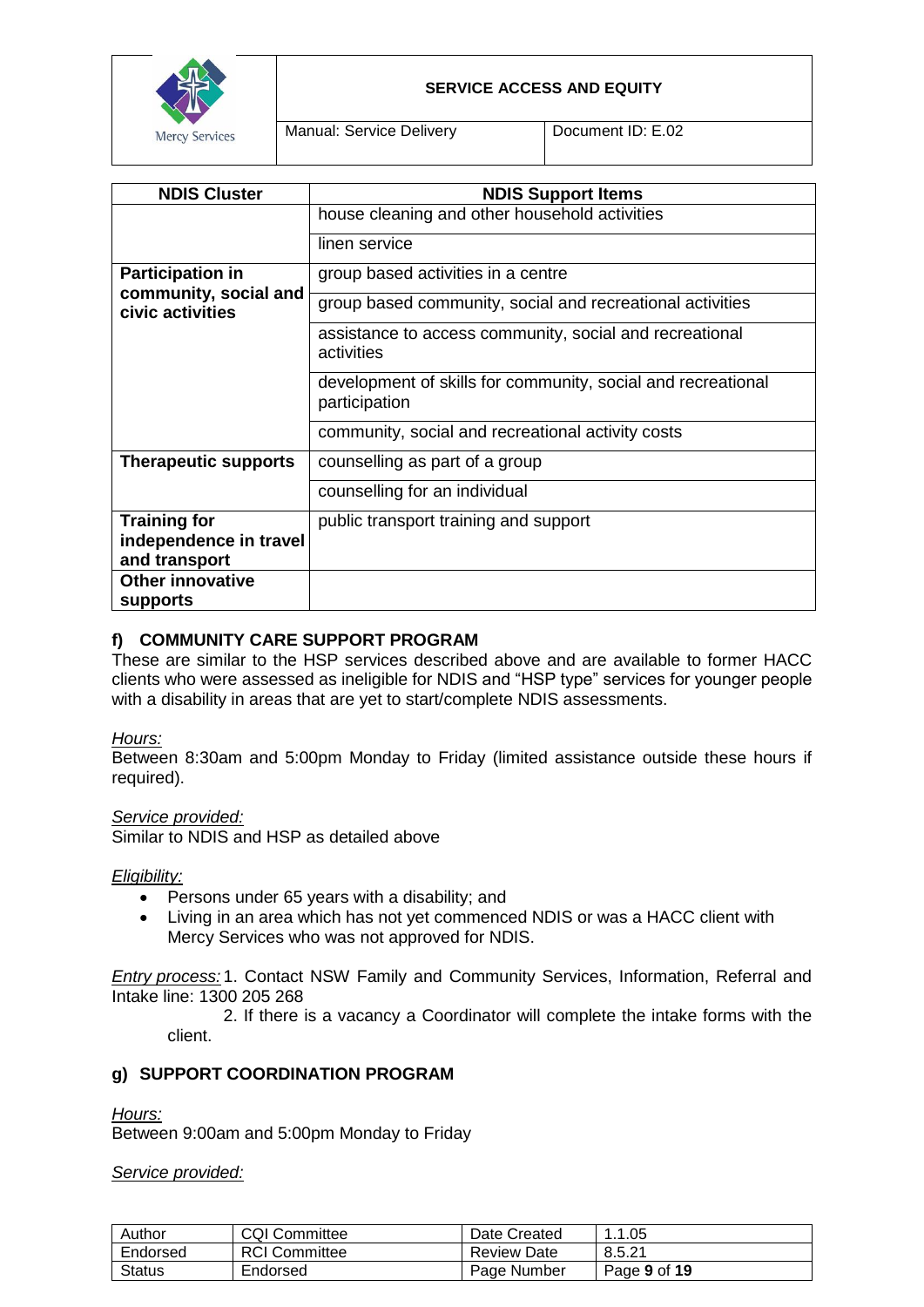

Manual: Service Delivery Document ID: E.02

A Mercy Services case manager can assist people with a disability (or their carer) to access, pay for, and organise supports to maximise their independence and meet their support/care/health/well-being needs. Assistance is also available with advocacy. The program is designed to assist people until such time as the area in which they live is covered by NDIS services and the individual receives an NDIS package.

## *Eligibility:*

- Persons under 0 to 65 years with a disability; and
- Living in the Cessnock, Dungog, Lake Macquarie, Maitland, Muswellbrook, Port Stephens, Singleton or Upper Hunter LGAs - until such time as each LGA is fully covered by the NDIS scheme

*Entry process:*

Contact: Support Coordination Program (02) 4961 2686.

## **h) CARE COORDINATION PROGRAM**

*Hours:*

Between 8:30am and 5:00pm Monday to Friday.

#### *Service provided:*

A Mercy Services Case Manager can help you get the most out of your NDIS plan by assisting you to: be clear how the plan will meet your needs, identify service gaps, address difficulties that arise with your plan and negotiate with other services.

## *Eligibility:*

Persons under 65 years with a disability; who have an NDIS package which includes coordination of supports.

## *Entry process:*

Contact: Support Coordination Program (02) 4961 2686.

# **I) McAULEY OUTREACH SERVICE**

#### *Hours:* weekdays

## *Service provided:*

A professional counselling service usually through home visits assisting parents (clients) to:

- address their alcohol and/or other drug related issues:
- address health issues/needs of both themselves and their children:
- address child related issues:
- develop/maintain a healthy stable lifestyle for themselves and their children;
- set personal/child-related goals and work towards the realisation of these goals;
- link their family with existing services & support their continued, appropriate use of these services; and
- provide education and information regarding drug and alcohol, health and related issues.

*Eligibility Criteria:*

| Author   | <b>CQI Committee</b> | Date Created | . 1.05        |
|----------|----------------------|--------------|---------------|
| Endorsed | <b>RCI Committee</b> | Review Date  | 8.5.21        |
| Status   | Endorsed             | Page Number  | Page 10 of 19 |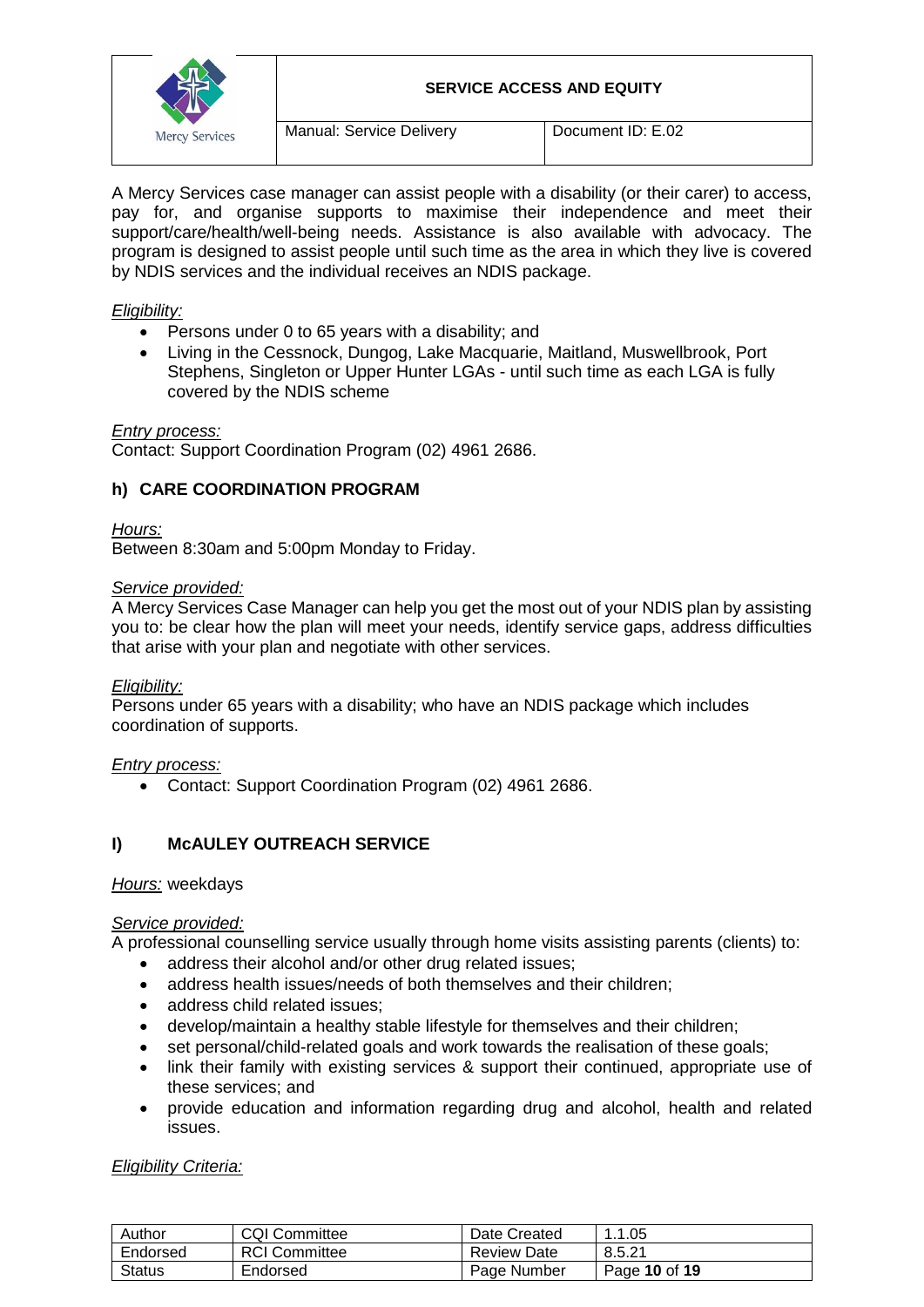

- Parents with children under 12 years where parental drug or alcohol use is affecting the family functioning; and
- Living in either the Newcastle, Lake Macquarie, Port Stephens, Maitland, or Cessnock LGAs; and
- The parent (potential client) wants to make positive changes in their life to benefit themselves and their families.

### *Entry process:*

#### New referrals: (02) 4961 2686

McAuley Outreach Service can generally inform people of the acceptance of their referral at the initial referral phone call. (Note also that McAuley Outreach Service has a 'no wrong door' approach that requires ease of access for people with a dual (MH & AOD) diagnosis in E.03 Meeting Individual Needs Policy).

## **i) McAULEY PARENTING PROGRAM**

*Hours:* **Weekdays** 

#### *Service provided:*

The Family Support Worker provides general support to families through home visiting in the Newcastle/Lake Macquarie areas.

#### *Eligibility Criteria:*

Families with children 0 to 8 years which have complex needs and are accepted by the Dept. of Community Services for their Brighter Futures program and living in the Newcastle or Lake Macquarie areas.

#### *Entry process:*

Family & Community Services, Community Services, offices in Newcastle and Lake Macquarie or Samaritans *Brighter Futures Team* (02) 40149300

## **j) HOLYOAKE PROGRAM**

#### *Hours:*

Groups arranged when demand is sufficient

#### *Service provided:*

Women's program – 12 week program designed specifically to respond to women who are experiencing problems with their use of alcohol or other drugs and/or gambling issues.

#### *Entry process:*

Contact the Holyoake Coordinator: (02) 4961 2686.

#### **k) BRIGHTON HOUSE**

#### Service provided:

Offers accommodation for approximately 12 months to men who are ready to take responsibility for their own recovery and sustain a drug free lifestyle in a supportive and friendly community environment.

| Author        | <b>CQI Committee</b> | Date Created | .1.05         |
|---------------|----------------------|--------------|---------------|
| Endorsed      | <b>RCI Committee</b> | Review Date  | 8.5.21        |
| <b>Status</b> | Endorsed             | Page Number  | Page 11 of 19 |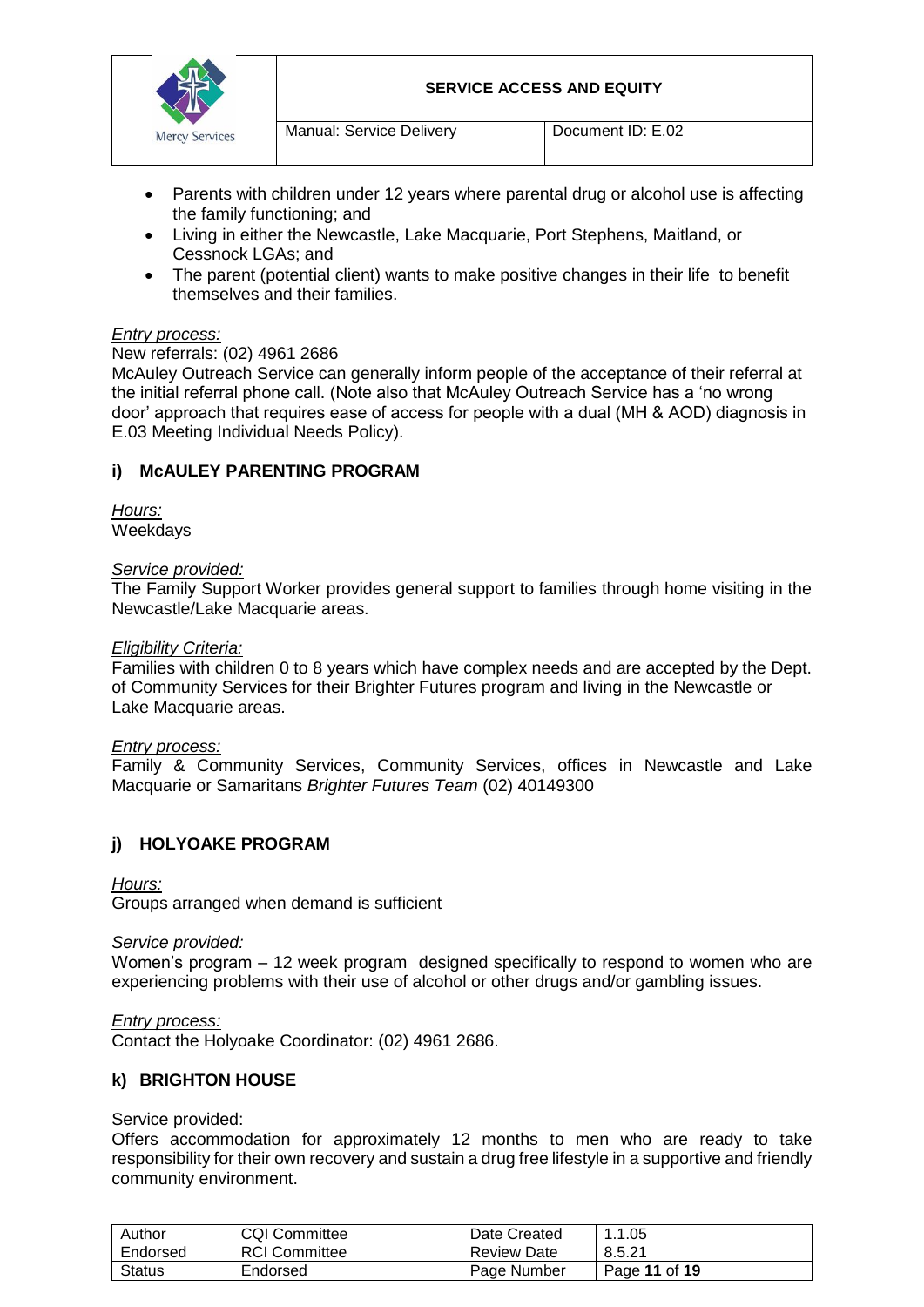

## *Eligibility Criteria:*

- Male
- Demonstrably absent from all substances for 4 -6 months
- Committed to a 12-Step program of recovery which incorporates N.A. or A.A. meetings, prepared to be actively engaged in all household activities; and to give and receive support from other residents

*Entry process:* Contact Manager AOD & Family Services (49612686) or Brighton Support Worker (0408 422515).

# **l) BRONTE HOUSE**

### Service provided:

Offers accommodation for approximately 12 months to women who are ready to take responsibility for their own recovery and sustain a drug free lifestyle in a supportive and friendly community environment.

#### *Eligibility Criteria:*

- Female
- Demonstrably absent from all substances for 4 -6 months
- Committed to a 12-Step program of recovery which incorporates N.A. or A.A. meetings; prepared to be actively engaged in all household activities; and to give and receive support from other residents

*Entry process:* Contact Manager AOD & Family Services (4961 2686) or Bronte House Support Worker (0447 048560).

## **m) McAULEY COMMUNITY HOUSING**

#### *Service provided:*

Provides short to medium term (approximately 12 months) accommodation.

#### *Eligibility Criteria:*

- Low income families who have been affected by substance abuse, and
- who otherwise are unable to obtain suitable housing through another agency.
- Priority is given to single parent families & families with special needs
- Demonstrated ability to live drug & alcohol free for a significant period (at least six months) preferably having previously undertaken a rehabilitation program, with the motivation to help him/herself become a functional member of society.
- Accepting of appropriate support services.
- Acquired sufficient skills to care for his/her children and maintain acceptable standards of cleanliness and hygiene, with the capacity to pay rent and look after the premises**.**
- Commitment to a 12 step model of recovery and regular weekly attendance at AA/NA meetings.
- Commitment to the rules relating to McAuley Housing tenancies

| Author        | <b>CQI Committee</b> | Date Created | . . 1 . 05    |
|---------------|----------------------|--------------|---------------|
| Endorsed      | <b>RCI Committee</b> | Review Date  | 8.5.21        |
| <b>Status</b> | Endorsed             | Page Number  | Page 12 of 19 |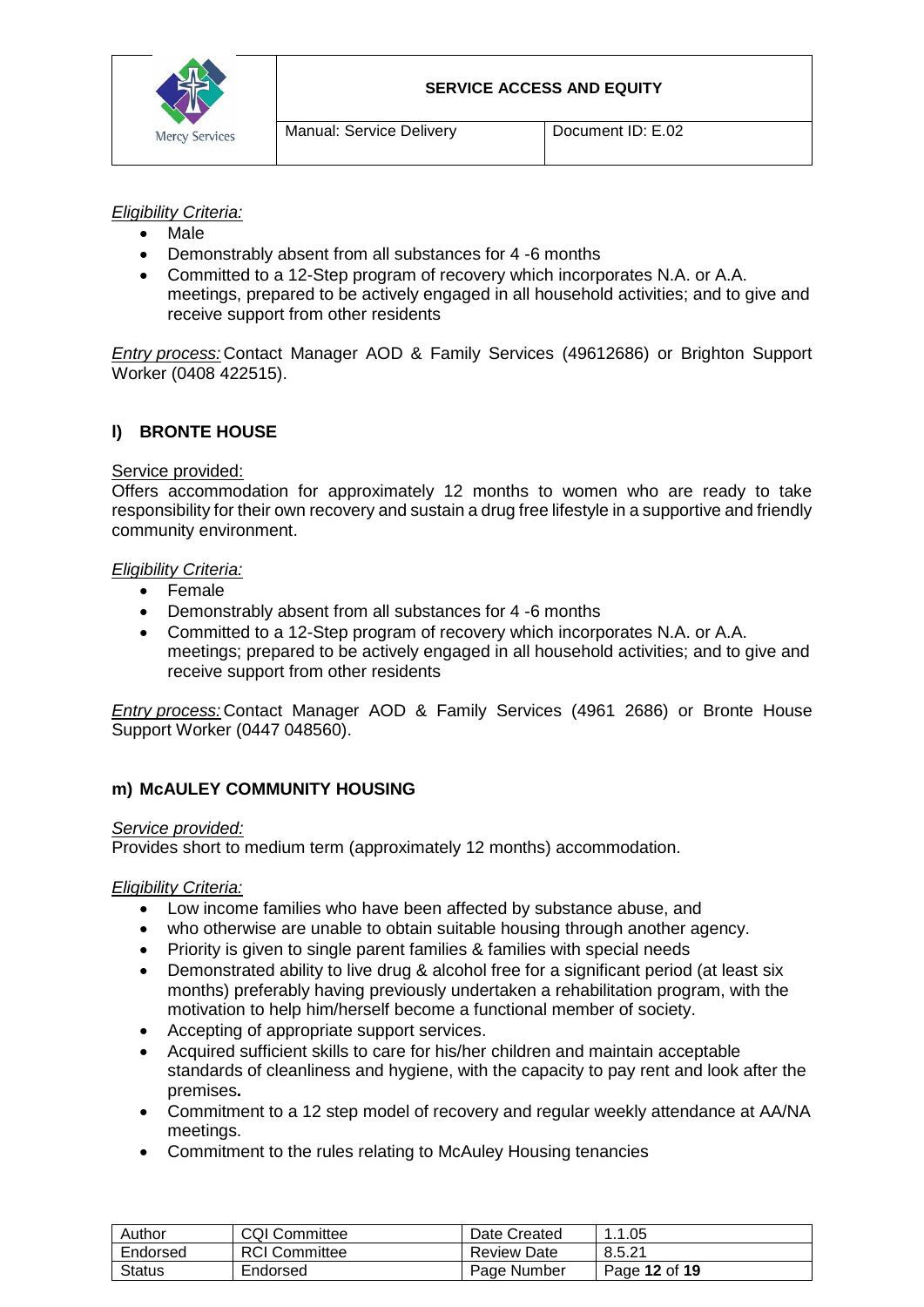

*Entry process:* Contact: Manager AOD & Family Services (02) 4961 2686

# **n) PRIVATE/SELF FUNDED SERVICES**

Subject to the availability of resources any of the services may be provided to individuals, organisations and businesses. Such a request may be for a time-limited period *(such as when NSW Health broker a Compack (to prevent hospitalisation)* or maybe an ongoing service *(such as fortnightly cleaning or mowing)*. A request of private/self-funded services will be made to the relevant Manager who will ensure that provision of the service will not compromise other services or place a strain on resources. The rates charges are detailed in the Mercy Services (E.04) Clients Fees policy.

## *Entry process:*

To determine if there is capacity to assist contact:

- the Manager (02) 4961 2686 (for Newcastle LGA) or
- the Manager (02) 49441944 (for other Hunter LGAs)
- **o) OTHER SERVICES**  the Chief Executive Officer may establish new services with or without government funding for durations and with appropriate criteria and specifications.

## **4.3 Assessment**

If a third party has referred a person for a service, the Director of Care/Coordinator (or delegate) will clarify with the potential client (or their Guardian) that they want the referral. The client will be offered the opportunity for their carer, a support person and/or their other services to be present at a face-to-face assessment.

Upon interviewing the client the Director of Care/Coordinator (or delegate) will consider the person's holistic needs and decide if these Mercy Services will:

- provide a service;
- provide a service in collaboration with another agency(s);
- make a referral to another agency for them to assist the person;
- not provide a service;
- place the request on a waiting list for an eventual service from Mercy Services.

If services are offered to a client on a temporary basis the client must be informed of how long the service will last and be informed in a manner that is clear to the client.

Various Mercy Services programs have specific assessment tools determined by their funding source or accumulated knowledge within the program (see (C.04) Program Performance and Monitoring).

During the assessment period the Director of Care/Coordinator (or delegate) will explain the details in the Client Agreement and Service/Care Plan. Where appropriate the Director of Care/Coordinator (or delegate) will also explain and give the client documents on Advanced Care Planning and the benefit of Enduring Guardian/Power of Attorney.

At McAuley Outreach Service the assessment process is considered to be completed when:

- The assessment visits plus one occasion of service have been completed or
- There has been no response to our attempt to contact the client and the referrer has been contacted (if applicable). In this event the file is closed.

| Author        | <b>CQI Committee</b> | Date Created       | 1.1.05        |
|---------------|----------------------|--------------------|---------------|
| Endorsed      | <b>RCI</b> Committee | <b>Review Date</b> | 8.5.21        |
| <b>Status</b> | Endorsed             | Page Number        | Page 13 of 19 |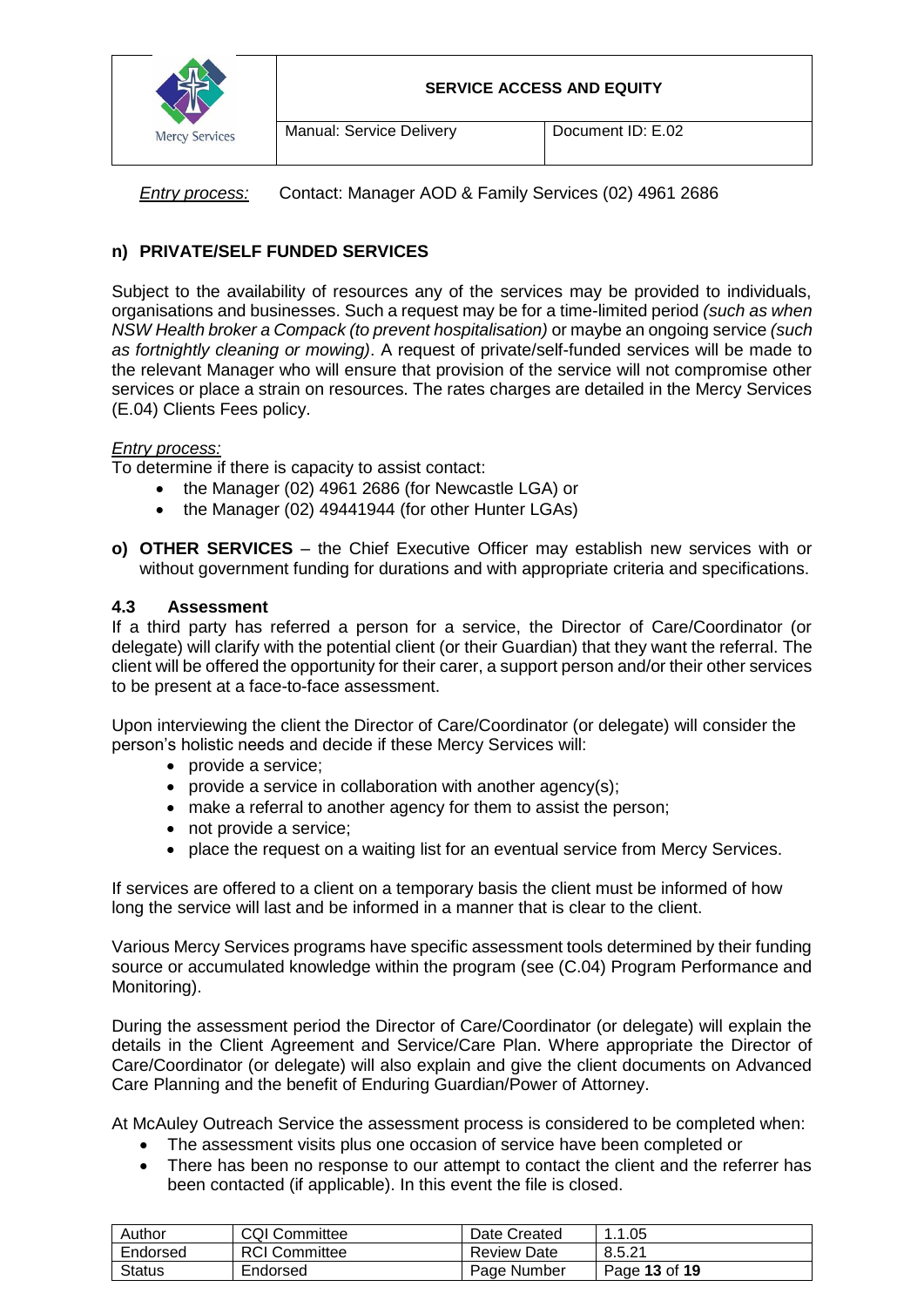

Personal Care clients will be assessed to determine their level of care:

- i) High level is a client who:
	- requires two people to transfer using a hoist lifter, or chair/bed bound; and/or
	- requires bowel care as per the Bowel Care Safe Work Practice; and/or
	- requires a Bed Bath as they cannot roll themselves or move unassisted; and/or
	- requires limb therapy as they cannot move their limbs; and/or
	- requires assistance with showering due to a fatty apron that needs to be lifted; and/or
	- has high risk rating on client risk assessment (Appendix 2); and/or
	- scores 2 in the ONI functional profile section in relation to ability to walk, bath/shower, memory and/or behaviour.
- ii) Low level all other types of personal care

A Community Nurse/Occupational Therapist is required for high level personal care services.

An Occupational Therapist assessment may be required when the Coordinator needs clarification of whether the client's home/equipment needs modification or when CCA tasks may need modification to suit the client's home/equipment.

## **4.4. Client risk assessment**

#### *Cautions*

There is no evidence that says beyond doubt what factors predict client violence. This means Mercy Services workers need to be constantly vigilant for signs of frustration or aggression in clients.

Mercy Services is aware of the dangers of unnecessary, inaccurate or outdated client labelling. Mercy Services workers should be vigilant of inappropriate labelling.

A client rated as having a high risk is not automatically excluded from a service. Mercy Services will try to obtain appropriate levels of support for the client. If appropriate support cannot be found within Mercy Services, a referral can be made to an alternative agency for them to assist with part or all of the client's needs.

#### **Risk Assessment/Management process**

Client risk management follows the same Five Basic Steps as the work health and safety risk management process *(see also G.05 Risk Management Policy)*:

| <b>Steps</b>                                                      | How this applies to Client risks                                                                                                                                                                                                                                                                                                                                                                                                                                      |  |
|-------------------------------------------------------------------|-----------------------------------------------------------------------------------------------------------------------------------------------------------------------------------------------------------------------------------------------------------------------------------------------------------------------------------------------------------------------------------------------------------------------------------------------------------------------|--|
| 1. Identify risks to<br>client, staff<br>and/ or other<br>clients | a) Director of Care/Coordinator (or delegate) identifies risks when a<br>client is referred to Mercy Services, as needed and every year<br>afterwards in areas such as:<br>1. Client (physical and emotional needs/limitations)<br>2. Client home environment, if service may be provided<br>there<br>3. Public venues where service may be provided<br>4. Vehicles and other equipment used in service delivery<br>5. Hazardous substances used in service delivery. |  |

| Author        | <b>CQI Committee</b> | Date Created | .1.05         |
|---------------|----------------------|--------------|---------------|
| Endorsed      | <b>RCI Committee</b> | Review Date  | 8.5.21        |
| <b>Status</b> | Endorsed             | Page Number  | Page 14 of 19 |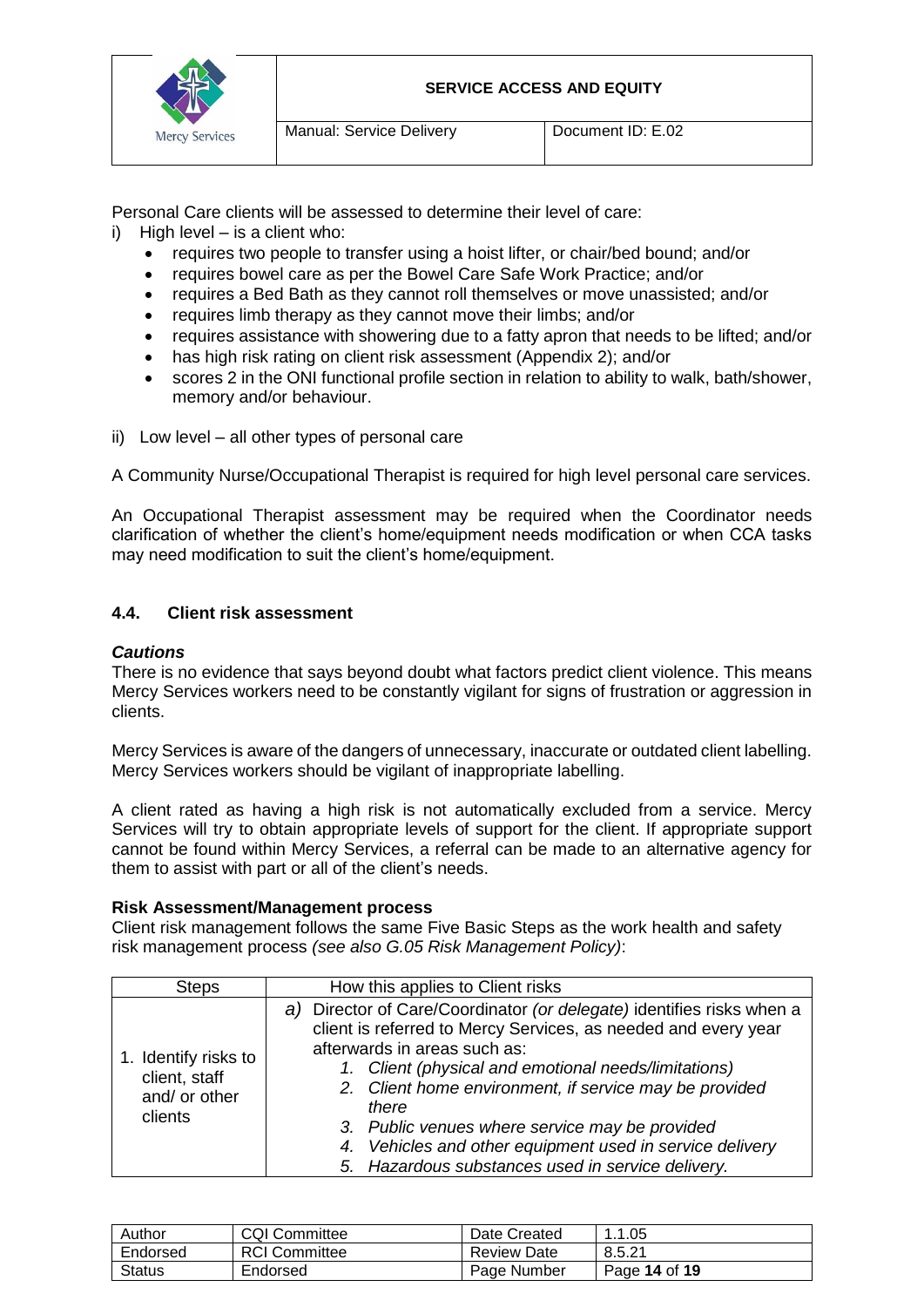

|                                                                                               | b) Workers report risks when there is an incident/injury involving<br>the client.<br>c) Workers report when there is evidence of changes in the client's<br>behaviour and/or circumstances.                                                                                                                                                                                                                                                                                      |
|-----------------------------------------------------------------------------------------------|----------------------------------------------------------------------------------------------------------------------------------------------------------------------------------------------------------------------------------------------------------------------------------------------------------------------------------------------------------------------------------------------------------------------------------------------------------------------------------|
| 2. Assess risks<br>that may<br>result<br>because of<br>hazards                                | a) Director of Care/Coordinator (or delegate) completes an<br>assessment of the risk posed by the client. Appendix 1, 2 or 4 may<br>be used for this purpose if there is a need to clarify complex<br>circumstances/risks.                                                                                                                                                                                                                                                       |
|                                                                                               | he Director of Care/Coordinator (or delegate), in consultation with those<br>ho know the client well, determines the appropriate controls - following<br>he hierarchy of:                                                                                                                                                                                                                                                                                                        |
| 3. Decide on<br>control<br>measures to<br>prevent or<br>minimise the<br>level of the<br>risks | a) Eliminate the hazard<br>b) Minimise the risk<br>Substitute with a lesser hazard<br>Modify the work system or process<br>$\bullet$<br>Isolate the hazard<br>Introduce engineering controls.<br>c) Institute back-up controls<br>Implement administrative controls and safe work practices<br>Require the use of personal protective equipment.                                                                                                                                 |
| 4. Implement<br>Control<br>measures                                                           | a) Director of Care/Coordinator (or delegate) informs others of the<br>risk and controls<br>b) Director of Care/Coordinator (or delegate) to train/instruct worker<br>and take other required action<br>c) Worker to implement controls as set out by Director of<br>Care/Coordinator (or delegate)                                                                                                                                                                              |
| 5. Monitor and<br>review the<br>effectiveness<br>of measures                                  | a) Director of Care/Coordinator (or delegate) to ensure that workers<br>follow the particular arrangements applicable to this client.<br>b) Workers to give Director of Care/Coordinator (or delegate)<br>information on the client's needs, behaviour and the effectiveness<br>of interventions.<br>c) Director of Care/Coordinator (or delegate) to regularly review<br>assessment and Service/Care Plan or if an incident or change in<br>circumstances necessitate a review. |

## **Responsibilities**

The Chief Executive Officer *(or delegate)* via regular file audits will ensure that Director of Care/Coordinators appropriately conduct risk assessments.

The Director of Care/Coordinator *(or delegate)* is to ensure that:

- risk assessments are conducted for all clients;
- the assessment is reviewed every year or when there is a significant change in the client's situation;
- file notes, Service/Care Plans, worker rosters, run sheets, communication sheets in client's home, relevant Safe Work Practices and/or if necessary Client Risk Management Plan be used to record and communicate the control measures to be used to respond to the client's needs/issues;

| Author        | <b>CQI Committee</b> | Date Created       | .1.05         |
|---------------|----------------------|--------------------|---------------|
| Endorsed      | <b>RCI</b> Committee | <b>Review Date</b> | 8.5.21        |
| <b>Status</b> | Endorsed             | Page Number        | Page 15 of 19 |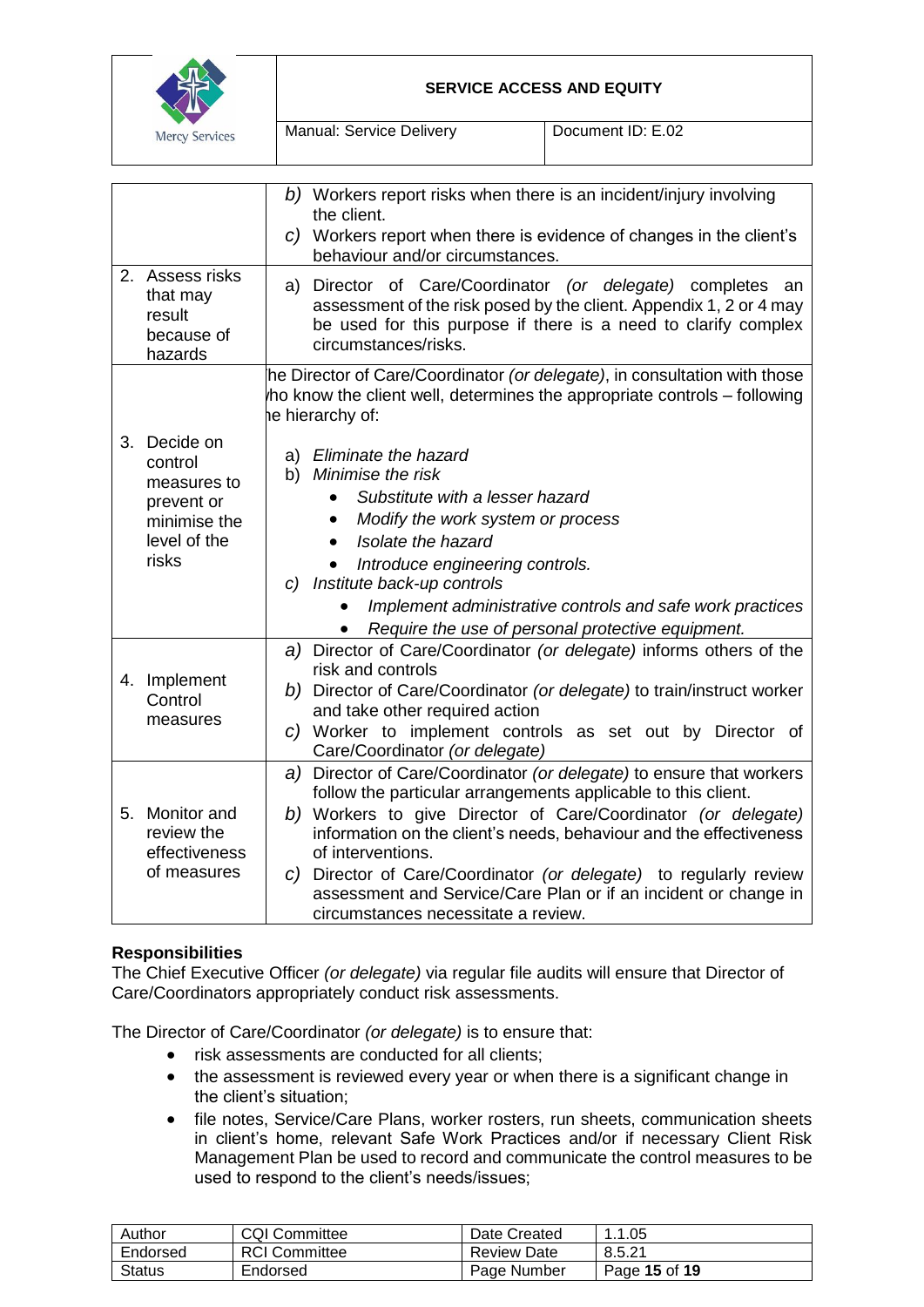

 workers assisting the client are aware of the client's issues and appropriate response *(e.g. colour coding, key words, details in Service/Care Plan/Job Sheet/roster).*

All workers are to:

- comply with service specifications stipulated in a client's Service/Care Plan etc.
- inform the Director of Care/Coordinator of any change (positive or negative) in the client's functioning or lifestyle that may change the assessment of client risk. If workers become aware that the Service/Care Plan and Client Risk Management Plan are unsuitable in meeting client need/risk they are to inform the Director of Care/Coordinator.

### **4.5 Allocation of workers**

A worker is generally allocated to a client, based on:

- location of the client's home (for home based services);
- number and complexity of clients being assisted by available workers;
- the proximity of the client to other clients being seen by each worker;
- stated needs/wishes of the client:
- linguistic and cultural compatibility; and
- the worker considered best able to meet the client's needs.
- the worker's education and experience level

The allocation of the worker will be reviewed with the Coordinator (or team – if applicable) as required.

#### **4.6 Promotion of services**

As a matter of justice Mercy Services wants those who are most in need of services to be aware of their eligibility for services.

- Promotional material will be developed in consultation with the Chief Executive Officer, printed in a clear and easy to read format (and when applicable will be available in different languages relevant to Mercy Services' CALD population).
- Material will be distributed through all major health and welfare agencies in the region.
- Mercy Services will monitor who is accessing its services, and the changing needs of the target population to ensure that the services provided are relevant and are not discriminating against any particular groups.
- Additional promotional and intake processes will be trialled if special needs groups are under-represented among clients.
- This planning and evaluation process is identified in detail in the Mercy Services C.4 Program Performance and Monitoring Policy.

#### **4.7 Changes to Service Provisions and Re-assessment/Review Policy**

When a person is accepted as a client of Mercy Services, this does not mean that they will be receiving the same type or level of service indefinitely.

Sometimes the client's circumstances change so that they need less or more service or a different type of service. Sometimes the particular program's circumstances change. It is essential then that Coordinator (or delegate) informs clients that, under certain conditions, services may change and assure them that they will be consulted when this happens.

| Author        | <b>CQI Committee</b> | Date Created       | 1.1.05        |
|---------------|----------------------|--------------------|---------------|
| Endorsed      | <b>RCI</b> Committee | <b>Review Date</b> | 8.5.21        |
| <b>Status</b> | Endorsed             | Page Number        | Page 16 of 19 |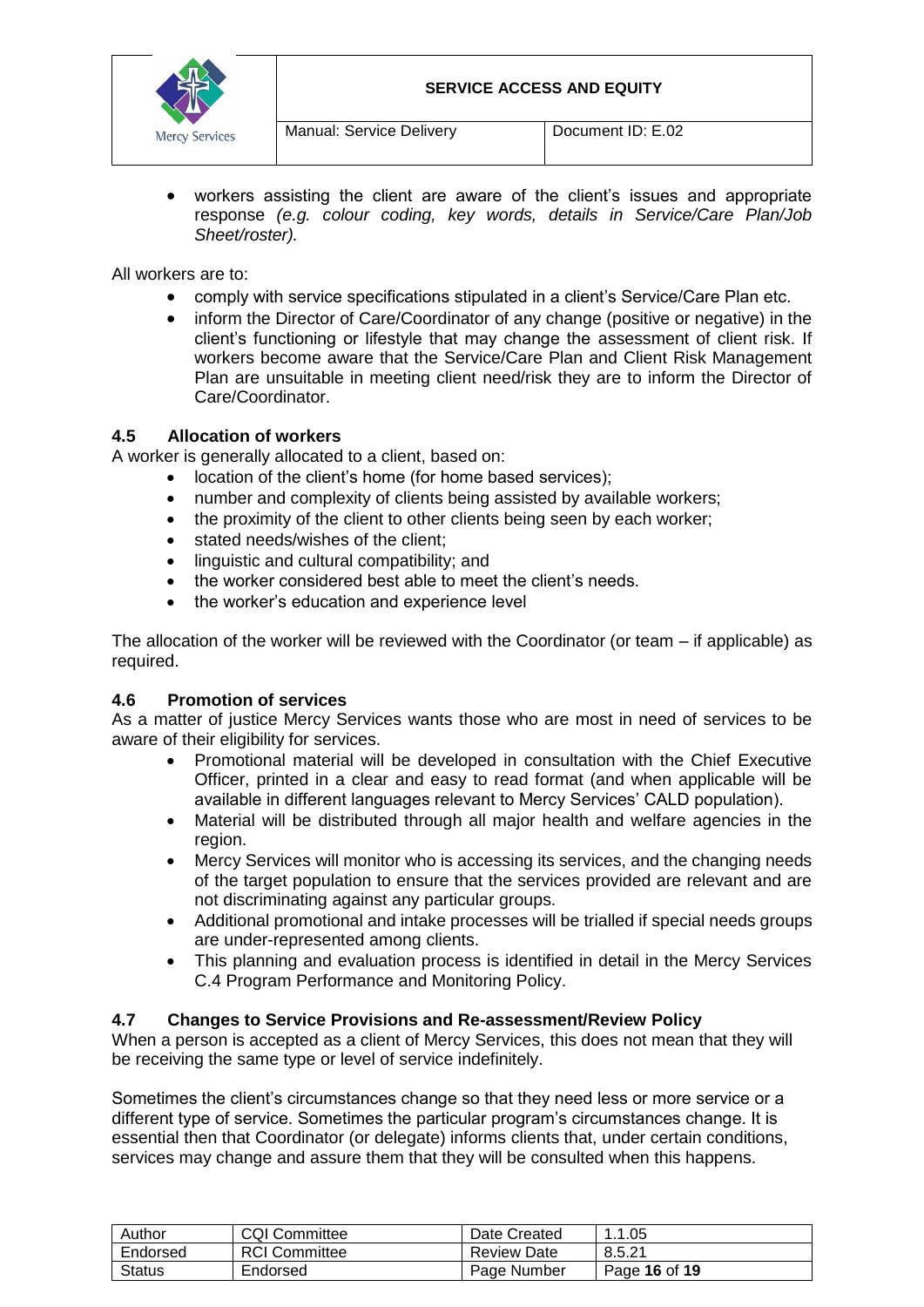

Manual: Service Delivery Document ID: E.02

Before and during such a reassessment/review the following requirements should be met:

- respectful attitude to client and attentive listening to what they say/how they behave;
- inform the client and, if appropriate, carers, family members or advocates about the need for the review and the change in circumstances leading to the review;
- ensure that the client etc. understands the needed changes, and agrees to them;
- inform the client of our commitment to refer them to other agencies that may be able to assist should our services not be able to satisfy their needs;
- Inform the client etc. that if they do not agree, that there is a right to appeal in line with our:
	- a) (E.01) Service Guarantee Policy;
	- b) E.08) Complaints Handling policy;
	- c) (E.05) Client Participation, Decision-Making and Advocacy Policy;
- complete the reassessment and revised Service/Care Plan;
- follow the exit policy/referral to another agency policy where appropriate; and
- document the decision and its reasons in the client file.

# **4.8 If service is refused**

If service is refused, the person who requested the service should be advised immediately giving reasons why the service will not be provided. These reasons should be consistent with entry criteria for each particular program. The Coordinator (or delegate) should make sure that the client understands the reasons for refusal and that this refusal will not affect their future access to a service.

Information should be provided on other available services and if appropriate a referral should be arranged.

Information should be provided on when, and in what circumstances the person could reapply for the service if they have declined the service or have been refused the service.

The person should be made aware of the Mercy Services (E.08) Complaints Handling policy.

# **4.9 Where the client is placed on a waiting list**

It is very unusual for a Mercy Services program to maintain a waiting list as it can create false hope for the potential client and such lists become inaccurate very quickly. Where a waiting list is kept:

- the priority of access rating (High, Medium or Low) for the client should be recorded with their details to ensure that high priority clients are assisted first;
- the person should be advised that they are on a waiting list for a service, and if possible given an estimation of the approximate waiting time;
- information should be provided on alternative services available in the community, and a referral should be made if appropriate;
- the client should know that their case can be reviewed and that they can ask for a reassessment at any time if their circumstances change; and
- the client should be aware of Mercy Services (E.08) Complaints Handling policy.

# **5. KEY PERFORMANCE INDICATORS**

 at least 90% positive ratings from Mercy Services clients in the biennial Satisfaction Survey; and

| Author   | <b>CQI Committee</b> | Date Created       | . 1.05        |
|----------|----------------------|--------------------|---------------|
| Endorsed | <b>RCI</b> Committee | <b>Review Date</b> | 8.5.21        |
| Status   | Endorsed             | Page Number        | Page 17 of 19 |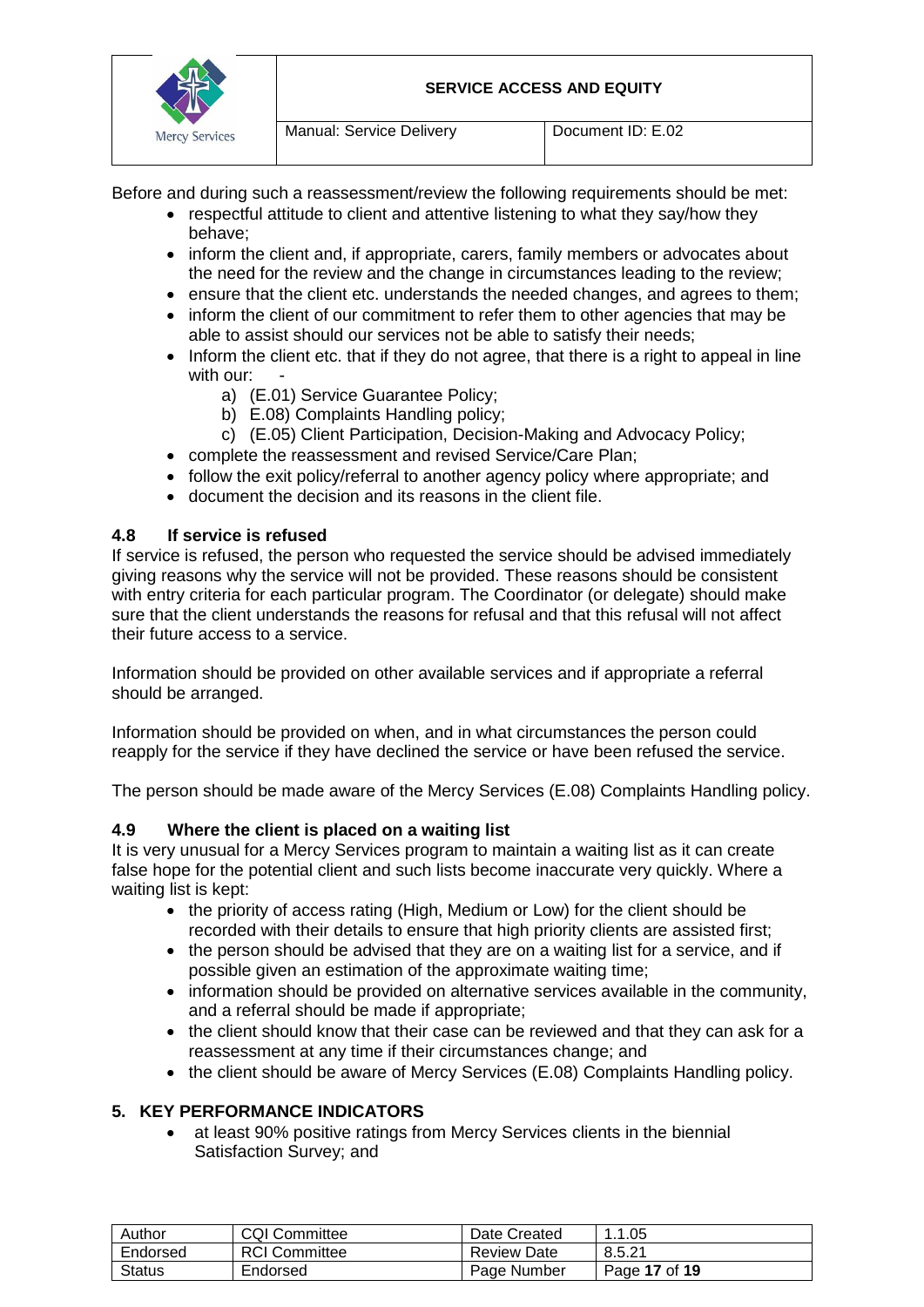

 90% satisfaction with the quality and completeness of client files found in quarterly file audits over a year.

## **6. EXPECTED OUTCOME**

Mercy service clients are appropriate to the service we provide in order to achieve better outcomes for the client.

## **7. REFERENCES**

- Disability Discrimination Act, 1992 (Cth)
- Sex Discrimination Act, 1984 (Cth)
- Ombudsman Act, 1974 (NSW)
- Racial Discrimination Act, 1975 (Cth)
- Anti-Discrimination Act, 1977 (NSW)
- Children and Young Person's (Care and Protection) Act, 1998 (NSW)
- Child Protection (Prohibited Employment) Act, 1998 (NSW)
- Commission for Children & Young Peoples Act, 1998 (NSW)
- Disability Inclusion Act, 2014 (NSW)
- ADHC "Standards in Action" (2012) http://www.adhc.nsw.gov.au/\_\_data/assets/file/0008/235970/ADHC\_Standards\_i n\_action\_combined\_250513.pdf
- ADHC Addendum to the Standards in action manual: Guide for services working with children and young people with disability and their families
- http://www.adhc.nsw.gov.au/\_\_data/assets/file/0018/314406/Addendum\_GuideS ervicesWorkingWithCYP-AH14-262062.pdf
- Addendum to the Standards in action manual: Women with Disability
- https://www.adhc.nsw.gov.au/ data/assets/file/0008/338948/addendum\_standar ds\_in\_action\_manual\_women\_with\_disbility.pdf
- Home Care Package Guidelines (2014)
- https://www.dss.gov.au/sites/default/files/documents/08\_2014/home\_care\_packa ges\_quidelines\_2014.pdf
- Commonwealth Home Support Programme Manual 2015
- https://www.dss.gov.au/sites/default/files/documents/06\_2015/chsp\_programme\_ manual.pdf
- Commonwealth Home Support Programme Guidelines 2015
- https://www.dss.gov.au/sites/default/files/documents/06\_2015/chsp\_programme\_ guidelines\_-\_accessible\_version\_29\_june\_5pm.pdf

# **8. OTHER RELATED POLICIES OR PROCEDURES**

- E.01 Service Guarantee
- E.03 Meeting Individual Needs
- E.08 Complaints Handling
- E.13 Cultural Awareness
- G.05 Risk Management

# **9. VERSION CONTROL AND CHANGE HISTORY**

#### | Version | Date Reviewed | Amendments

| Author        | <b>CQI Committee</b> | Date Created       | . 1.05        |
|---------------|----------------------|--------------------|---------------|
| Endorsed      | <b>RCI</b> Committee | <b>Review Date</b> | 8.5.21        |
| <b>Status</b> | Endorsed             | Page Number        | Page 18 of 19 |